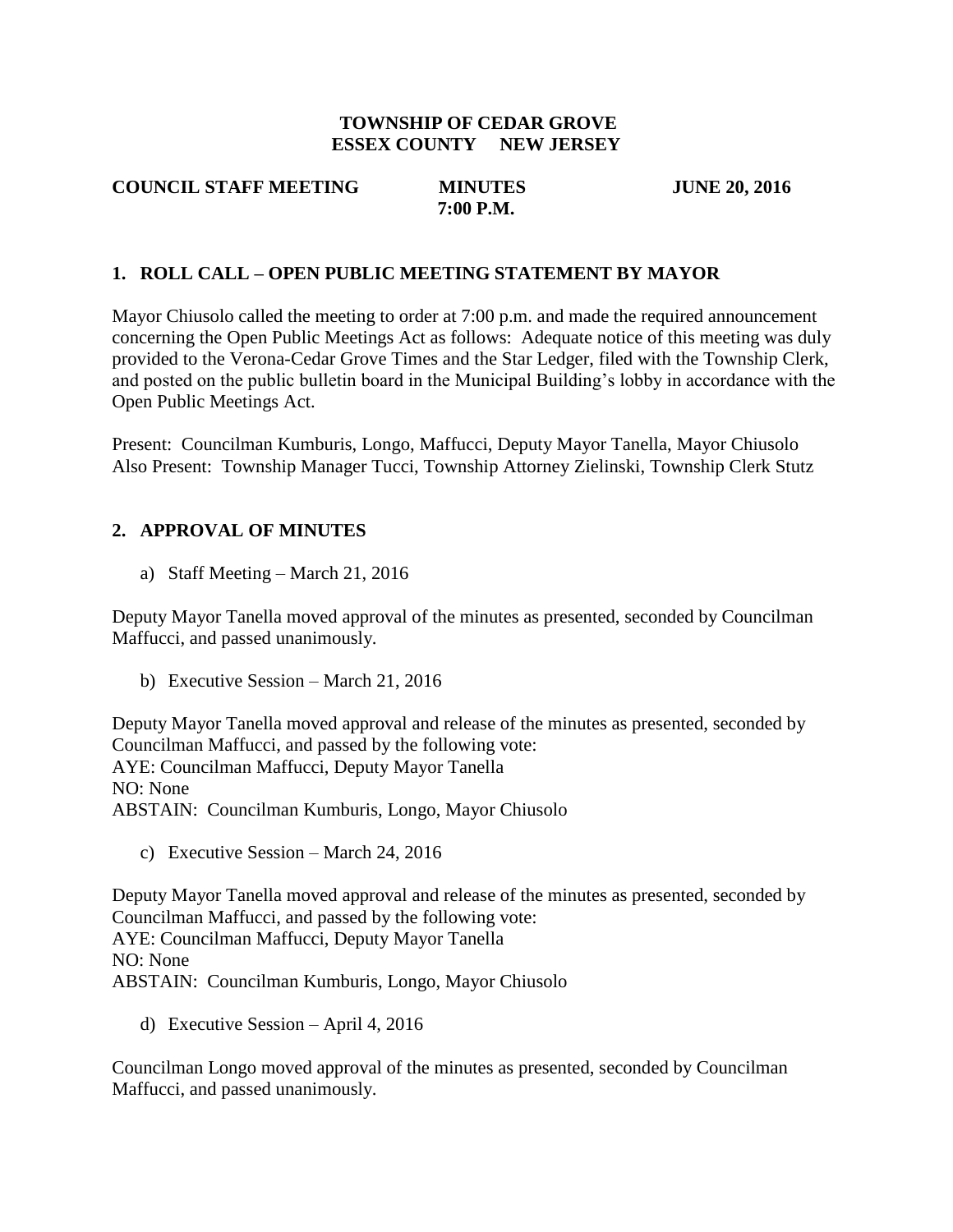e) Executive Session – April 18, 2016 – Interview

Councilman Maffucci moved approval of the minutes as presented, seconded by Councilman Longo, and passed by the following vote:

AYE: Councilman Kumburis, Longo, Maffucci, Mayor Chiusolo NO: None

ABSTAIN: Deputy Mayor Tanella

f) Staff Meeting – April 18, 2016

Councilman Longo moved approval of the minutes as presented, seconded by Councilman Maffucci, and passed by the following vote: AYE: Councilman Kumburis, Longo, Maffucci, Mayor Chiusolo NO: None ABSTAIN: Deputy Mayor Tanella

g) Executive Session – April 18, 2016

Councilman Longo moved approval of the minutes as presented, seconded by Councilman Maffucci, and passed by the following vote: AYE: Councilman Kumburis, Longo, Maffucci, Mayor Chiusolo NO: None ABSTAIN: Deputy Mayor Tanella

h) Executive Session - May 2, 2016

Councilman Longo moved approval of the minutes as presented, seconded by Deputy Mayor Tanella, and passed unanimously.

## **3. PUBLIC HEARING**

a) To consider adoption of Pending Ord. #16-797 – 2016 Salary Grades and Ranges, Wages and Fees of Municipal Employees

## **AN ORDINANCE FIXING SALARY GRADES AND RANGES, WAGES AND FEES OF THE OFFICERS AND EMPLOYEES OF THE TOWNSHIP OF CEDAR GROVE FOR FISCAL YEAR 2016.**

Mayor Chiusolo opened the meeting to anyone wishing to be heard on this item only. There being no one present wishing to be heard, Mayor Chiusolo closed this portion of the meeting.

Councilman Kumburis moved that the ordinance be adopted at second reading, published in the Verona-Cedar Grove Times as a passed ordinance to take effect as prescribed by law, seconded by Deputy Mayor Tanella, and passed by the following vote:

AYE: Councilman Kumburis, Longo, Maffucci, Deputy Mayor Tanella, Mayor Chiusolo NO: None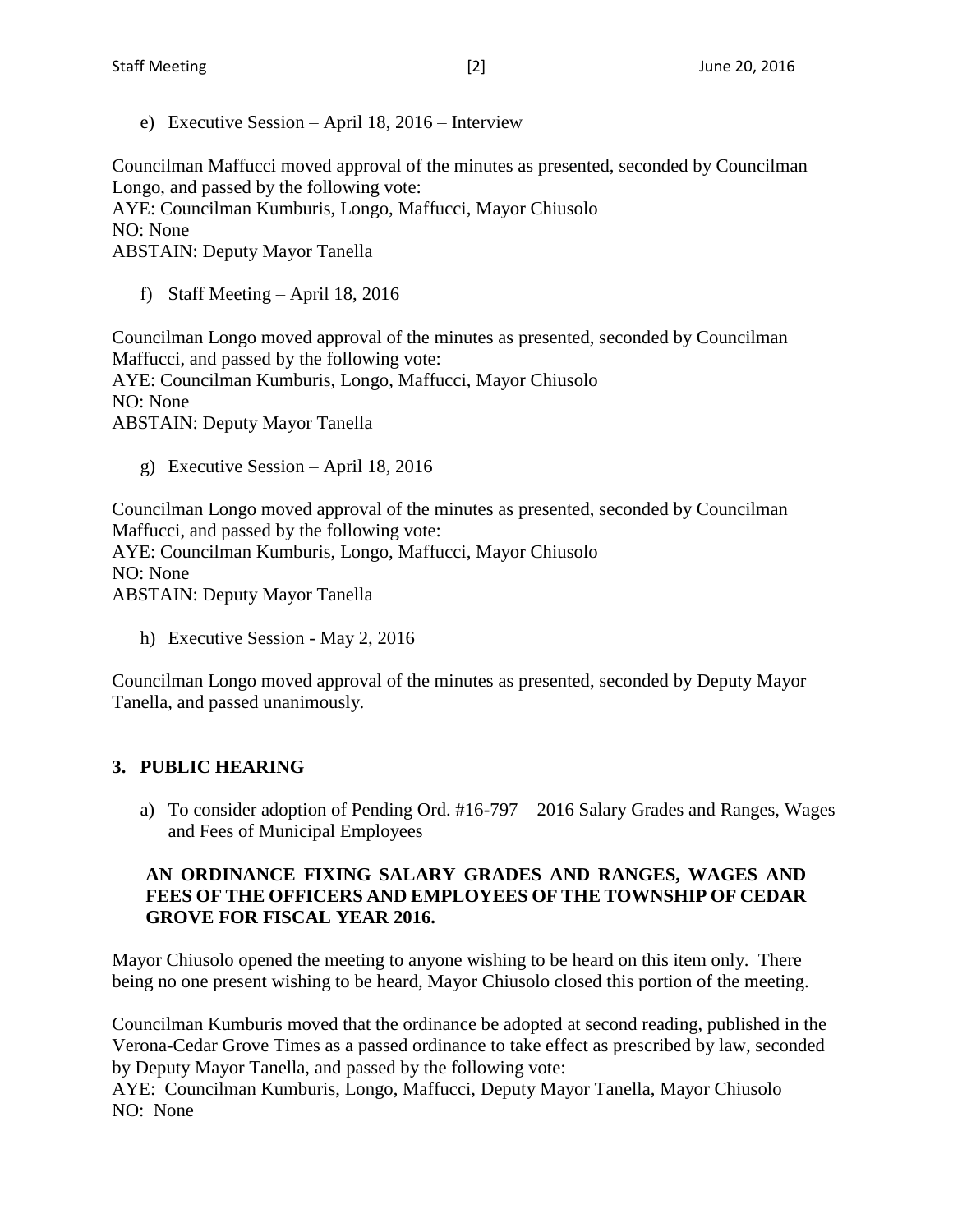- **4. TOWNSHIP MANAGER –** The Manager announced the hiring of two new police officers, Anthony Cardona and Joseph Johnson, both with Township roots. Mr. Tucci also noted a memo from the Municipal Engineer recommending the award of bid for reconstruction of Commerce Road to the low bidder, to which the governing body agreed. Mr. Tucci also noted that the award necessitates amendment of a previous bond ordinance, to which the governing body agreed. The Manager also advised that the Township's recycling ordinance should be amended to comply with the County's solid waste management plan, to which the governing body agreed. The Township Manager requested to enter into contract with Nisivoccia (Township's auditor) for services required to enable the negotiation of the PILOT program for the K. Hovnanian redevelopment project. Deputy Mayor Tanella moved to authorize the contract with Nisivoccia, seconded by Councilman Maffucci, and agreed to unanimously.
- **5. TOWNSHIP ATTORNEY** Attorney Zielinski referred to a memo regarding settlement of a tax appeal matter for 117 Pompton Ave., to which the governing body agreed. The Township Attorney provided a draft ordinance to amend the Township's Land Use ordinance to remove an interested party's right to appeal an affirmative zoning board decision to the governing body. Following a brief discussion the governing body declined to proceed with the ordinance. Attorney Zielinski requested an executive session to provide an update on the K. Hovnanian litigation matter, Newark Reservoir litigation, and personnel matter concerning investigation of Councilman Kumburis and Mayor Chiusolo.
- **6. TOWNSHIP CLERK** The Clerk clarified the membership status of the Zoning Board and advised that there is a vacancy of alternate position. There was consensus to advertise the vacancy. The Clerk noted a recommendation from the Finance Director regarding request for water/sewer bill adjustment (Acct. 3-3001310). Deputy Mayor Tanella moved to concur with the Finance Director's recommendation, seconded by Councilman Maffucci, and agreed to unanimously. The Clerk also noted a ribbon cutting request for grand opening of a new business (The Chiropractic Source) for a date in September. There was consensus that a member of the governing body could be available on 9/17.

## **7. COUNCIL REPORTS**

Mayor Chiusolo requested an update on the status of northbound bus stop relocation at the intersection Pompton Ave./Commerce Rd. intersection.

Deputy Mayor Tanella referred to a request from the CG Jr. Baseball/Softball League for electrical service upgrade at Jaycee Park (George St.) to facilitate improvements. The Manager advised that he has to obtain cost information from PSE&G prior to further discussion.

Councilman Kumburis announced upcoming MAC sponsored movie nights at Morgan's Farm.

Councilman Longo inquired the status of Library footbridge. The Manager provided an update.

a) Discussion of Green Team Membership – The Manager advised that he met with Environmental Commission member Dinah Perkins to discuss the Green Team status. Mr. Tucci agreed that it was necessary to update the membership and recommended that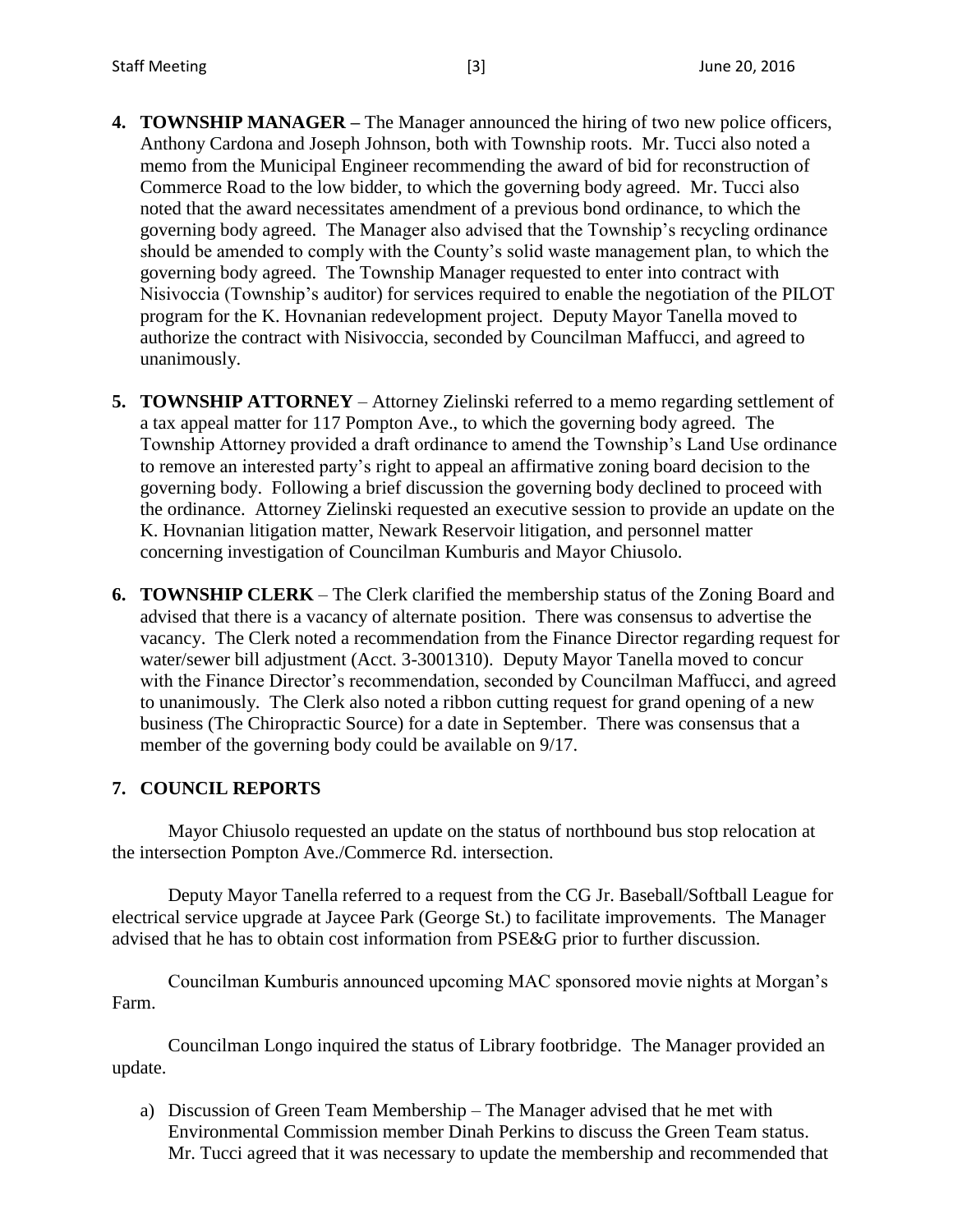the Township Attorney prepare the necessary resolution, to which the governing body agreed.

b) Discussion of creation of Redevelopment Advisory Committee – The Manager recommended that said committee be established by ordinance and consist of a maximum of seven (7) members.

Mayor Chiusolo noted the need to confirm liaison appointments. There was consensus that the appointments remain the same with the exception of the Recreation Advisory Board liaison to be shared by Peter Tanella and Joseph Chiusolo.

#### **8. NEW BUSINESS**

a) To consider introduction of Pending Bond Ord. #16-798 – Amending Bond Ord. 16-793, Improvements to Commerce Rd

The ordinance was read by title only:

#### **BOND ORDINANCE AMENDING BOND ORDINANCE NUMBER 16-793 FINALLY ADOPTED BY THE TOWNSHIP COUNCIL OF THE TOWNSHIP OF CEDAR GROVE, NEW JERSEY ON APRIL 4, 2016**

BE IT ORDAINED BY THE TOWNSHIP COUNCIL OF THE TOWNSHIP OF CEDAR GROVE, IN THE COUNTY OF ESSEX, NEW JERSEY (not less than two-thirds of all the members thereof affirmatively concurring), AS FOLLOWS:

Section 1. The Bond Ordinance of the Township Council of the Township of Cedar Grove, in the County of Essex, New Jersey (the "Township") entitled "Bond Ordinance Authorizing Improvements To Commerce Road In And For The Township Of Cedar Grove, In The County Of Essex, New Jersey, Appropriating \$295,000 Therefore And Authorizing The Issuance Of \$295,000 Bonds Or Notes To Finance Part Of The Cost Thereof" finally adopted on April 4, 2016 (the "Ordinance") is hereby incorporated by reference in its entirety.

Section 2. The Ordinance is hereby amended by deleting the reference of "\$295,000" for the appropriation and estimated cost and "\$295,000" for the estimated maximum amount of bonds or notes and substituting in lieu therefor "\$400,000" and "\$400,000", respectively.

Section 3. The capital budget of the Township is hereby amended to conform with the provisions of this ordinance to the extent of any inconsistency herewith. The resolutions in the form promulgated by the Local Finance Board showing full detail of the amended capital budget and capital program as approved by the Director of the Division of Local Government Services is on file with the Clerk and is available there for public inspection.

Section 4. This Section 4 constitutes a declaration of official intent under Treasury Regulation Section 1.150-2. The Township reasonably expects to pay expenditures with respect to the Improvements prior to the date that the Township incurs debt obligations under this Bond Ordinance. The Township reasonably expects to reimburse such expenditures with the proceeds of debt to be incurred by the Township under this Bond Ordinance. The maximum principal amount of debt expected to be issued for payment of the costs of the Improvements is \$400,000.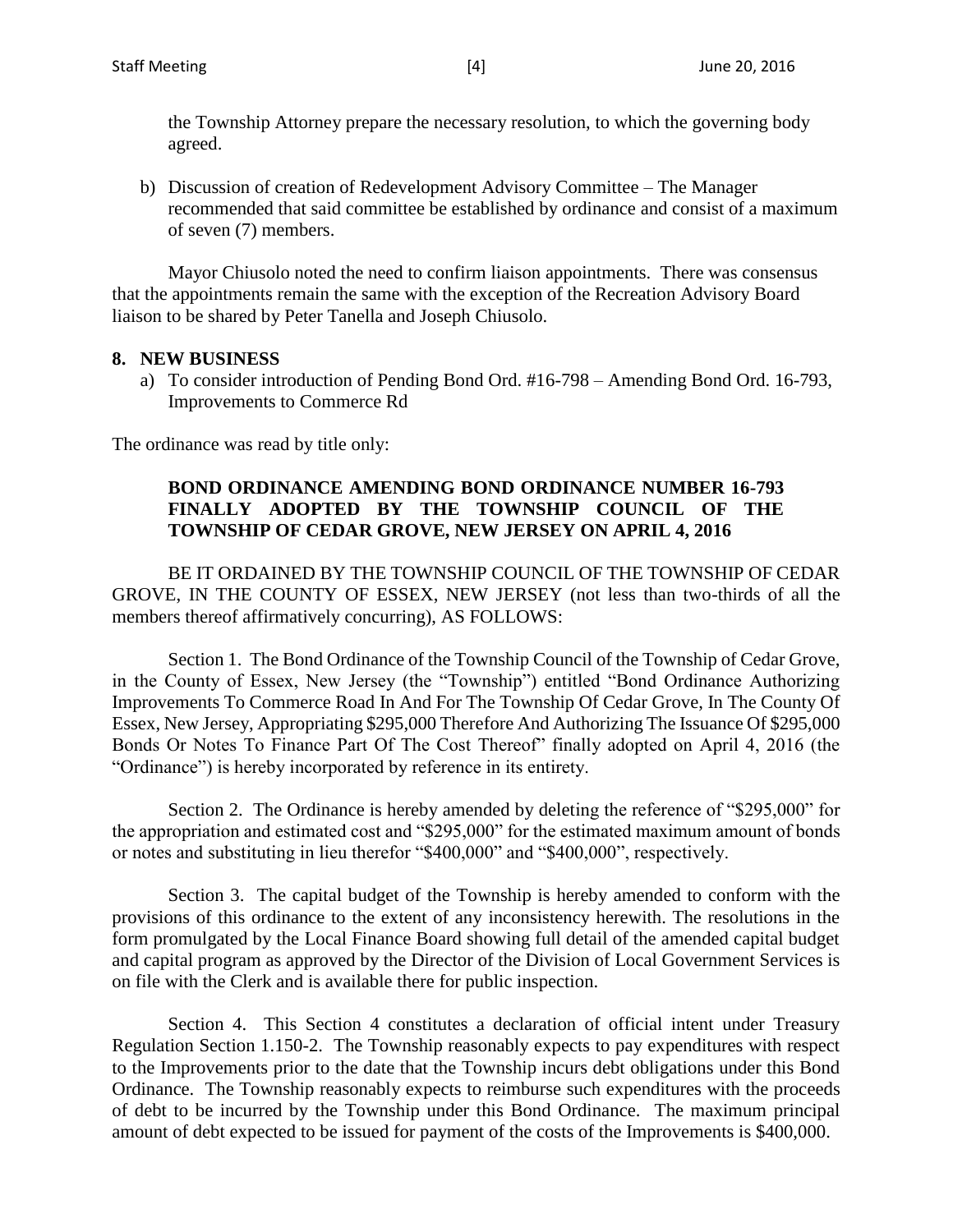Section 5. All other provisions of the Ordinance shall remain unchanged.

Section 6. This amendatory bond ordinance shall take effect twenty days after the first publication thereof after final adoption as provided by Local Bond Law.

Deputy Mayor Tanella moved that Pending Ordinance # 16-797 be passed at first reading, published in the Verona-Cedar Grove Times as a pending ordinance with a public hearing of July 11, 2016, seconded by Councilman Longo, and passed by the following vote: AYE: Councilman Kumburis, Longo, Maffucci, Deputy Mayor Tanella, Mayor Chiusolo NO: None

b) To consider resolution concerning 2016 salaries for unrepresented employees

The following resolution had been posted on the bulletin board, and a brief synopsis was given by the Township Clerk:

WHEREAS, the Township Council of the Township of Cedar Grove did adopt Ordinance No. 16-797 fixing salary grades and ranges, wages and fees of the officers and employees of the Township of Cedar Grove; and

WHEREAS, said ordinance provides that the Township Council shall, by resolution, fix the salary of each officer and employee within the salary ranges as set forth in Section One of the Salary Ordinance.

NOW THEREFORE BE IT RESOLVED by the Township Council of the Township of Cedar Grove that the salaries as hereinafter enumerated shall constitute the salaries for Fiscal Year 2016 for the officer and employees covered under Section One, Group I, of the Salary Ordinance.

#### TOWNSHIP OF CEDAR GROVE ESSEX COUNTY NEW JERSEY

## 2016 SALARY GUIDE

#### UNREPRESENTED EMPLOYEES

| <b>GRADE</b> | <b>JOB CLASSIFICATION</b>                                                                                                                                                  | MINIMUM   | MAXIM     |
|--------------|----------------------------------------------------------------------------------------------------------------------------------------------------------------------------|-----------|-----------|
|              | Clerical Assistant<br><b>Building Maintenance Worker</b>                                                                                                                   | \$32,000. | \$40,151. |
| 3            | <b>Accounting/Payroll Assistant</b><br>Assistant to the Township Clerk<br><b>Department Secretary</b><br>Tax/Utility Accounting Assistant<br><b>Recreation Coordinator</b> | \$35,000. | \$50,946. |
| 4            | <b>Recreation Maintenance Worker</b>                                                                                                                                       | \$36,753. | \$53,308. |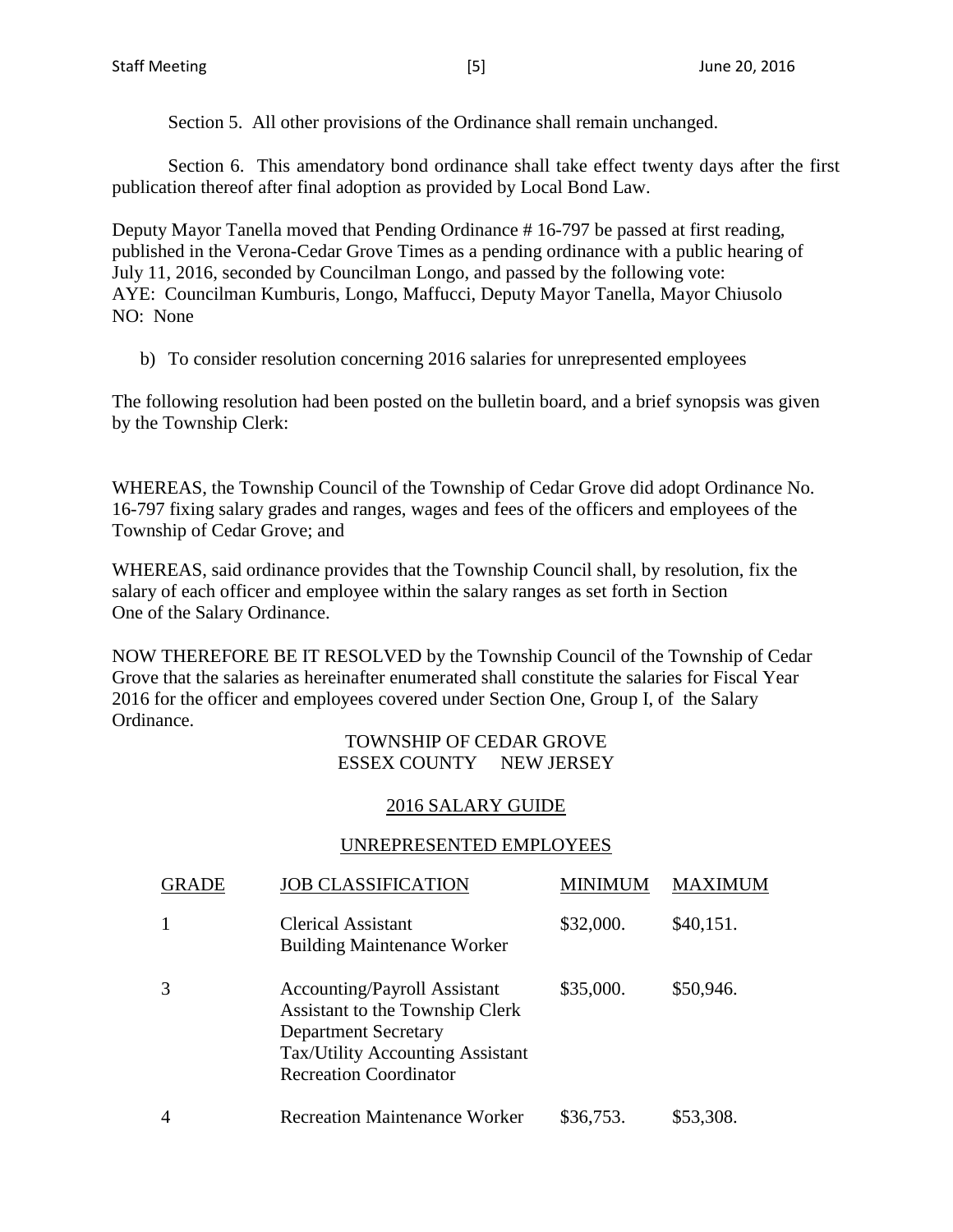| 5                   | <b>Communications Officer</b><br>Planning/Zoning Coordinator<br>Deputy Court Administrator/Clerk<br>Health/Sr. Transportation             | \$39,535.      | \$58,802.                      |                             |
|---------------------|-------------------------------------------------------------------------------------------------------------------------------------------|----------------|--------------------------------|-----------------------------|
| 8                   | <b>Assistant Municipal Treasurer</b><br><b>Building Inspector</b><br>Senior Recreation/Pool Coordinator<br>Records Clerk-Police           | \$45,259.      | \$64,301.                      |                             |
| 9                   | Municipal Court Administrator<br>Deputy Municipal Tax Colletor<br><b>Assistant Recreation Director</b><br><b>Administrative Secretary</b> |                | \$50,980.                      | \$75,652.                   |
| <b>EMPLOYEE</b>     | <b>SALARY</b>                                                                                                                             | <b>GRADE</b>   | <b>JOB TITLE</b>               |                             |
| Cafarella, Joseph   | \$41,447.                                                                                                                                 | 3              | Accounting/Payroll Asst.       |                             |
| Conti, Marie        | 42,343.                                                                                                                                   | $\mathfrak{Z}$ | Tax/Utility Acct. Asst.        |                             |
| McCarthy, Karen     | 46,116.                                                                                                                                   | $\overline{3}$ | Dept. Sec., Public Works       |                             |
| Meding, Martina     | 40,326.                                                                                                                                   | 3              | Dept. Sec., Building Dept.     |                             |
| Fabrazzo, John      | 43,616.                                                                                                                                   | 3              | <b>Recreation Co-ordinator</b> |                             |
| Besofsky, Laurie    | 35,700.                                                                                                                                   | $\overline{3}$ | Asst. to Twp. Clerk            |                             |
|                     |                                                                                                                                           |                |                                |                             |
| Demarest, Courtney  | 39,535.                                                                                                                                   | 5              | Deputy Court Admin.            |                             |
| Maddaloni, Jackie   | 52,141.                                                                                                                                   | 5              |                                | Planning/Zoning Coordinator |
| Riou, Debra         | 45,166.                                                                                                                                   | 5              | Health/Sr. Trans. Admin.       |                             |
| Fields, Susan       | 63,950.                                                                                                                                   | 8              | Asst. Mun. Treasurer           |                             |
| Shorter, Lucia      | 52,492.                                                                                                                                   | 8              | Records Clerk - Police         |                             |
|                     |                                                                                                                                           |                |                                |                             |
| LaCapra, Antoinette | 61,730.                                                                                                                                   | 9              | Admin. Secretary               |                             |
| Platvoet, Theresa   | 61,384.                                                                                                                                   | 9              | <b>Court Administrator</b>     |                             |
| Verrengia, Suzanne  | 50,980.                                                                                                                                   | 9              | Asst. Recreation Dir.          |                             |
| Walsh, Nancy        | 66,428.                                                                                                                                   | 9              | Deputy Mun. Tax Collector      |                             |
|                     |                                                                                                                                           |                |                                |                             |

# DEPARTMENT DIRECTORS

| <b>GRADE</b> | <b>JOB CLASSIFICATION</b>                                                                                           | MINIMUM   | MAXIMUM    |
|--------------|---------------------------------------------------------------------------------------------------------------------|-----------|------------|
| 10           | Director of Assessments<br>Director of Recreation<br>Director of Com. Develp. Dir./<br><b>Construction Official</b> | \$61,119. | \$89,019.  |
| 11           | Dir. Of Finance/Tax Collector/<br><b>CMFO</b><br><b>Municipal Engineer</b>                                          | \$75,000. | \$134,640. |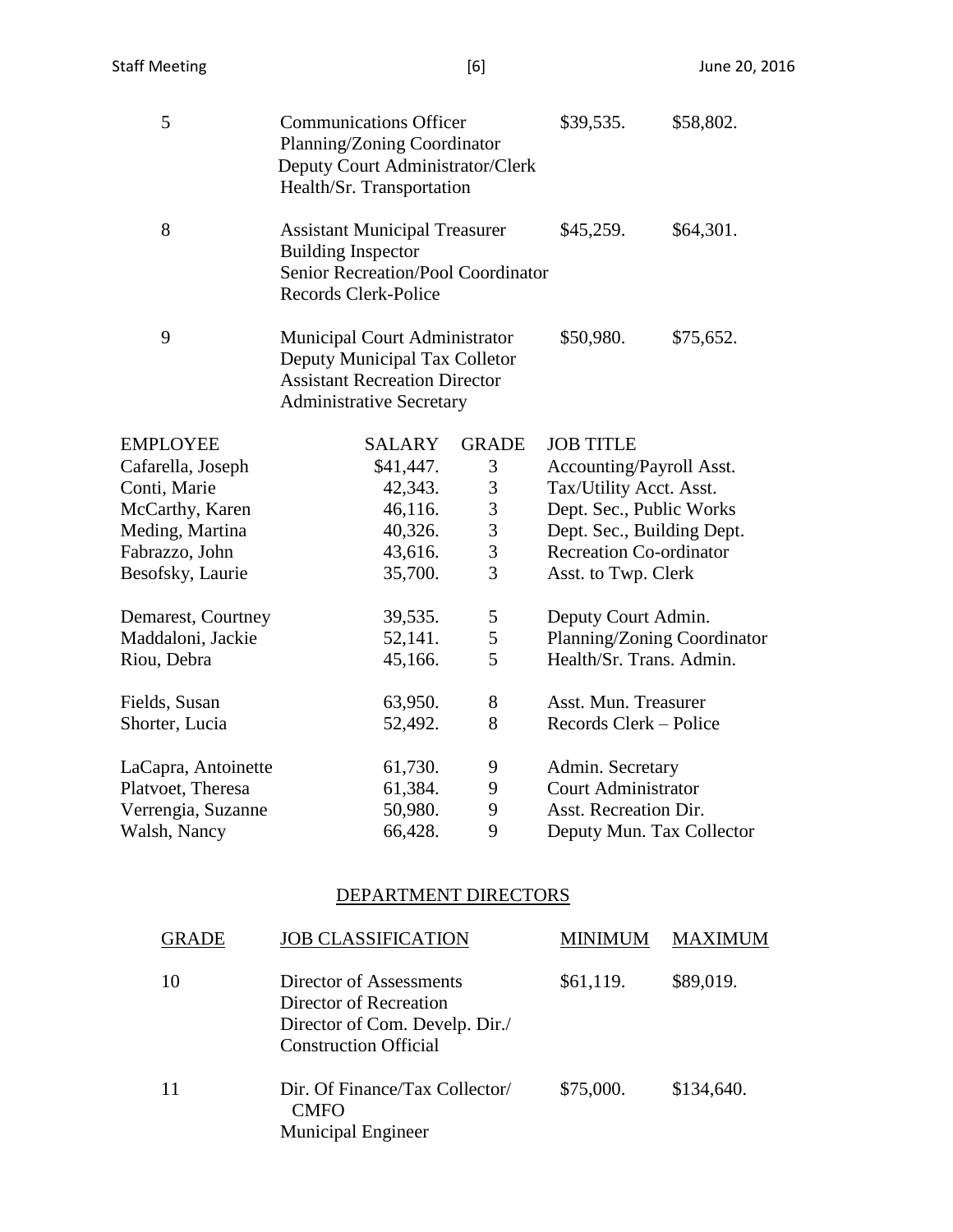| <b>EMPLOYEE</b>   | <b>SALARY</b> | <b>GRADE</b> | <b>JOB TITLE</b>                                              |
|-------------------|---------------|--------------|---------------------------------------------------------------|
| Hamilton, Richard | \$77,084.     | 10           | Director of Assessments                                       |
| Landolfi, Marisa  | 65,545.       | 10           | Director of Recreation                                        |
| D'Ascensio, John  | 86,324.       | 10           | Director of Community<br>Development/Construction<br>Official |
| Homa, William     | 134,640.      | 11           | Director of Finance/Tax<br>Collector/CMFO                     |
| Palumbo, Alex     | 120,807.      | 11           | Director of DPW/Township<br>Engineer                          |

# FREE PUBLIC LIBRARY

| <b>GRADE</b> | <b>JOB CLASDSIFICATION</b>                                           | <b>MINIUM</b> | <b>MAXIMUM</b> |
|--------------|----------------------------------------------------------------------|---------------|----------------|
| $L-2$        | Library Assistant                                                    | \$16,793.     | \$42,653.      |
| $L-3$        | <b>Technical Library Assistant</b>                                   | \$21,224.     | \$46,125.      |
| $L-4$        | Senior Library Assistant                                             | \$25,469.     | \$50,855.      |
| $L-5$        | <b>Principal Library Assistant</b><br><b>Administrative Services</b> | \$28,653.     | \$55,587.      |
| $L-6$        | <b>Supervising Library Assistant</b>                                 | \$30,775.     | \$62,682.      |
| $L-7$        | Library Specialist                                                   | \$32,897.     | \$67,385.      |
| $L-8$        | Children's Librarian                                                 | \$37,142.     | \$70,960.      |
| $L-9$        | Senior Children's Librarian                                          | \$40,326.     | \$76,875.      |
| $L-10$       | <b>Supervising Librarian</b>                                         | \$45,632.     | \$83,972.      |
| $1 - 12$     | <b>Library Director</b>                                              | \$59,427.     | \$102,036.     |

|                      | <b>SALARY</b> | <b>GRADE</b> | <b>JOB TITLE</b>        |
|----------------------|---------------|--------------|-------------------------|
| Wolverton, Catherine | \$86,700.     |              | <b>Library Director</b> |
| Cheetham, Natalie    | \$54,885.     |              | Children's Librarian    |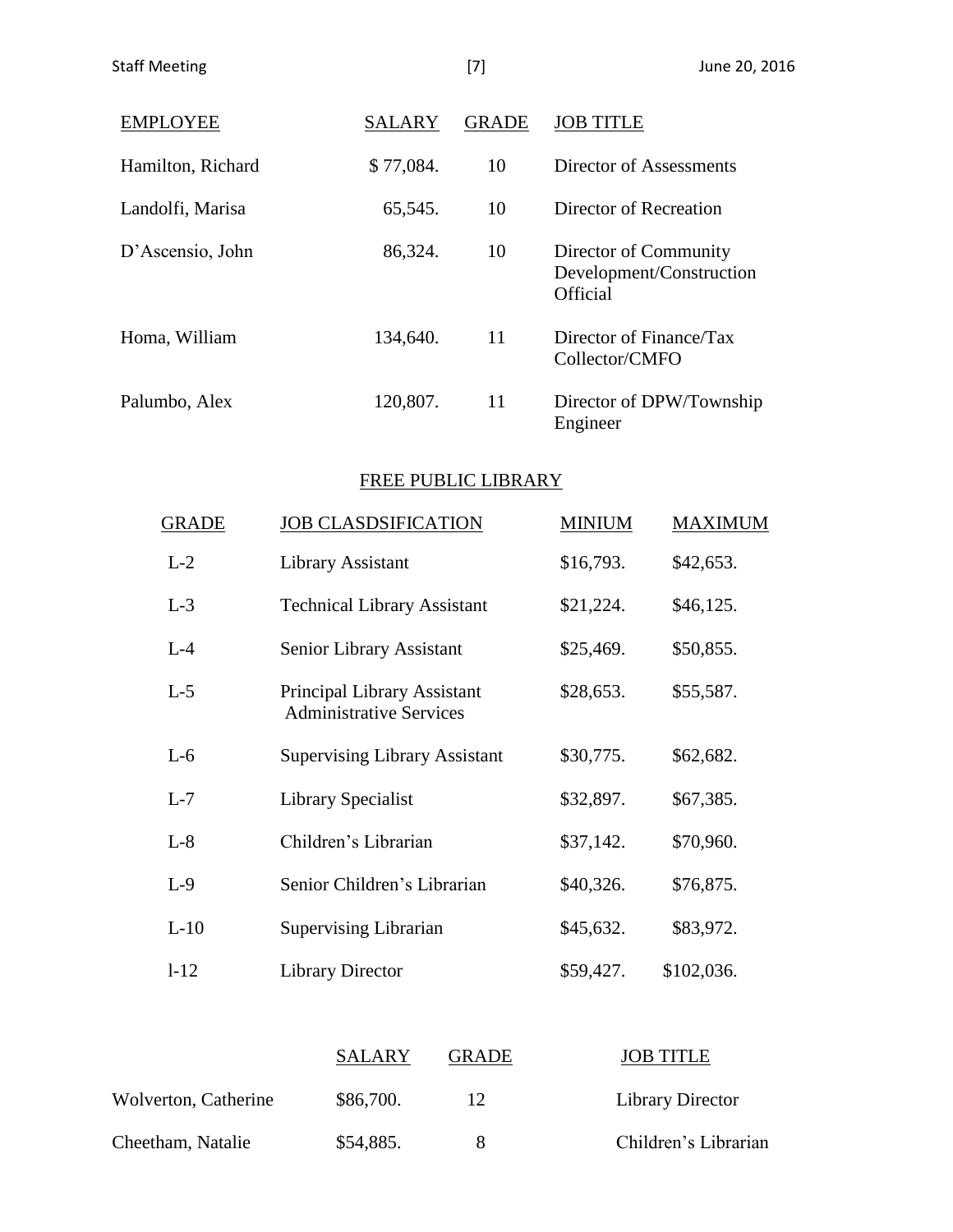| <b>Staff Meeting</b> |           |   | [8]            | June 20, 2016          |
|----------------------|-----------|---|----------------|------------------------|
| De Vingo, Patricia   | \$48,071. |   | 5              | Supervising Lib. Asst. |
| Falcone, Francine    | \$40,679. |   | 5              | Adm. Services          |
| Longo, Ursula        | \$39,962. |   | $\overline{4}$ | Lib. Asst.             |
|                      |           |   | <b>DPW</b>     |                        |
| DiGeronimo, Peter    | \$72,000  | 8 |                | Sr. Mechanic-Auto      |

Councilman Kumburis moved adoption of the resolution, seconded by Councilman Longo and passed by the following vote:

AYE: Councilman Kumburis, Longo, Maffucci, Deputy Mayor Tanella, Mayor Chiusolo NO: None

c) To consider resolution concerning annual renewal of ABC licenses

The following resolution had been posted on the bulletin board, and a brief synopsis was given by the Township Clerk:

WHEREAS, the following individuals and corporations have applied for the renewal of their Alcoholic Beverage Licenses for the period from July 1, 2016 through June 30, 2017, namely:

| LICENSE NO.     | <b>APPLICANT</b>                                            | <b>TRADENAME</b>               | <b>FEE</b>   |
|-----------------|-------------------------------------------------------------|--------------------------------|--------------|
| 0704-31-012-001 | Cedar Grove Lodge #2237<br>of B.P.O Elks<br>405 Bowden Road | Cedar Grove Elks Club          | 150.00<br>\$ |
| 0704-33-002-004 | Pompton Restaurant Assoc.<br>1131 Pompton Avenue            | Il Tulipano                    | \$2,002.00   |
| 0704-33-003-004 | Second Gen Catering Inc.<br>691 Pompton Ave.                | The Grove                      | \$2,002.00   |
| 0704-33-006-001 | Seger Restaurant Ent.<br>134 E. Lindsley Road               | LuNello's                      | \$2,002.00   |
| 0704-33-007-005 | Edward Fitzpatrick, Inc.<br>292 Grove Avenue                | The Grasshopper                | \$2,002.00   |
| 0704-33-008-007 | Down Neck LLC<br>599 Pompton Ave.                           | Lombardi's Bar<br>& Restaurant | \$2,002.00   |
| 0704-33-011-007 | Caidie LLC<br>505 Pompton Ave.                              | DelMonico's                    | \$2,002.00   |
| 0704-44-001-008 | Shree Nath, Inc.<br>597 Pompton Avenue                      | Cedar Grove Liquors            | \$1,174.00   |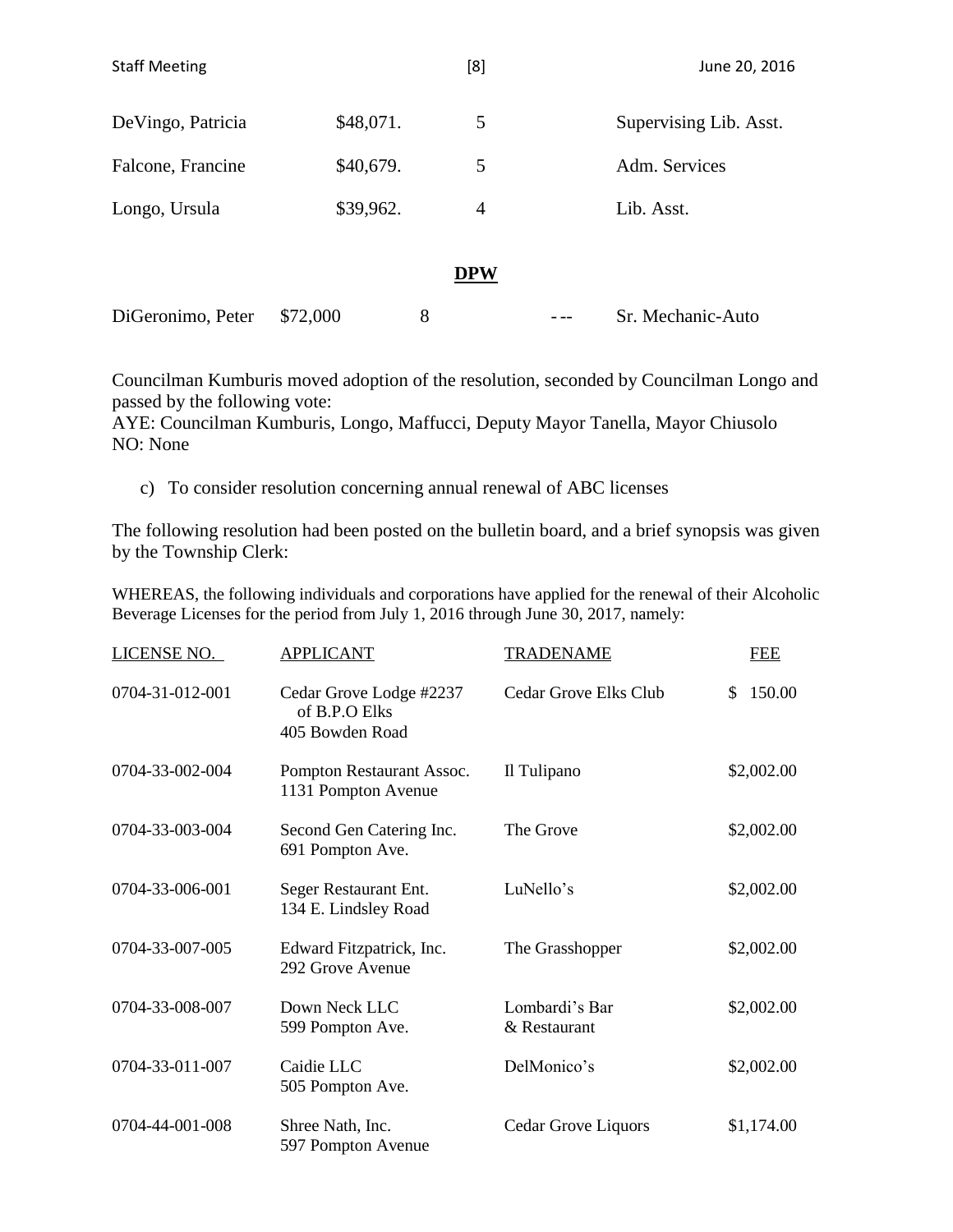0704-44-009-008 Cedar Grove Wine Cellar LLC Cedar Grove Wine Cellar \$1,174.00 420 Pompton Ave.

WHEREAS, the above individuals and corporations have submitted their municipal fee for renewal to the Township Clerk, and received the required tax clearance certificate; and

WHEREAS, said applications comply with the State Laws regulating the sale and distribution of alcoholic beverages.

NOW, THEREFORE, BE IT RESOLVED by the Township Council of the Township of Cedar Grove that the applications for renewal of existing alcoholic beverage license from the above mentioned individuals and corporations be approved; and

BE IT FURTHER RESOLVED that the Township Clerk be and is hereby authorized to issue said licenses to the applicants for the period from July 1, 2016 through June 30, 2017.

Councilman Maffucci moved adoption of the resolution, seconded by Councilman Kumburis, and passed by the following vote: AYE: Councilman Kumburis, Longo, Maffucci, Mayor Chiusolo NO: None ABSTAIN: Deputy Mayor Tanella

d) To consider resolution concerning renewal of limousine license – Call Me Gus Limo

The following resolution had been posted on the bulletin board, and a brief synopsis was given by the Township Clerk:

**WHEREAS**, application for limousine license for 2016 has been received from:

| Gustavo Saavedra      | Call Me Gus Limo |
|-----------------------|------------------|
| 32 Bergen Drive       |                  |
| Cedar Grove, NJ 07009 |                  |

**APPLICANT TRADE NAME**

**WHEREAS**, a satisfactory investigation has been conducted by the Police Chief.

**NOW, THEREFORE, BE IT RESOLVED** by the Township Council of the Township of Cedar Grove that it does hereby approve said application.

**BE IT FURTHER RESOLVED** that the Township Clerk be directed to renew said limousine license for the above named applicant.

Deputy Mayor Tanella moved adoption of the resolution, seconded by Councilman Longo, and passed by the following vote:

AYE: Councilman Kumburis, Longo, Maffucci, Deputy Mayor Tanella, Mayor Chiusolo NO: None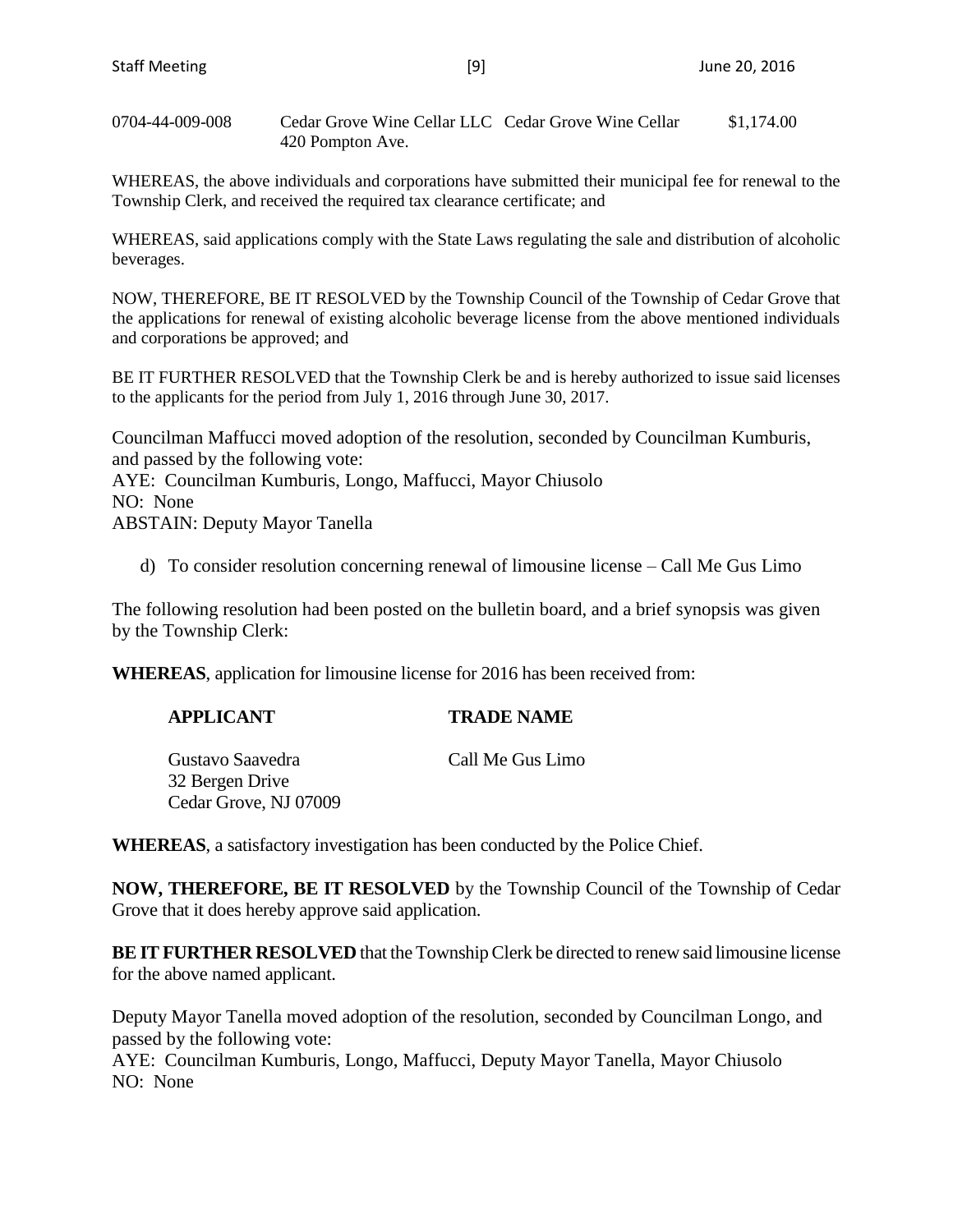e) To consider resolution concerning assessment of lien

The following resolution had been posted on the bulletin board, and a brief synopsis was given by the Township Clerk:

**BE IT RESOLVED**, by the Township Council of the Township of Cedar Grove, Essex County, New Jersey, that having found costs set forth below to be correct pursuant to Section 100-8 of the Code of the Township of Cedar Grove such costs are hereby assessed against the properties listed below and shall constitute a lien upon said lands, which shall be added to and become and form a part of the taxes next to be assessed and levied upon said lands.

|              |     |                         | <b>Property Maintenance</b> |
|--------------|-----|-------------------------|-----------------------------|
| <b>Block</b> | Lot | Property Owner/Location | <b>Costs Assessed</b>       |
| 180          | 106 | Kevin & Jennifer Satter | \$155.25                    |
|              |     | 456 Fairview Avenue     |                             |
|              |     | Cedar Grove, NJ 07009   |                             |

Councilman Longo moved adoption of the resolution, seconded by Deputy Mayor Tanella, and passed by the following vote:

AYE: Councilman Kumburis, Longo, Maffucci, Deputy Mayor Tanella, Mayor Chiusolo NO: None

f) To consider resolution concerning amendment of capital budget

The following resolution had been posted on the bulletin board, and a brief synopsis was given by the Township Clerk:

**WHEREAS,** the Township of Cedar Grove desires to amend the 2016 Capital Budget of said municipality by inserting Improvements to Commerce Road.

**NOW, THEREFORE, BE IT RESOLVED** by the Township Council of the Township of Cedar Grove as follows:

#### AMENDMENT CAPITAL BUDGET OF THE TOWNSHIP OF CEDAR GROVE COUNTY OF ESSEX, NEW JERSEY

# PROJECTS SCHEDULE FOR 2016 METHOD OF FINANCING

| Project                                 | <b>Estimated Cost</b> | Debt Authorized | Dept. of<br><b>Transportation Grant</b> |
|-----------------------------------------|-----------------------|-----------------|-----------------------------------------|
| <b>Improvements to Commerce</b><br>Road | \$400,000.00          | \$400,000.00    | \$235,000.00                            |

Councilman Kumburis moved adoption of the resolution, seconded by Deputy Mayor Tanella, and passed by the following vote:

AYE: Councilman Kumburis, Longo, Maffucci, Deputy Mayor Tanella, Mayor Chiusolo NO: None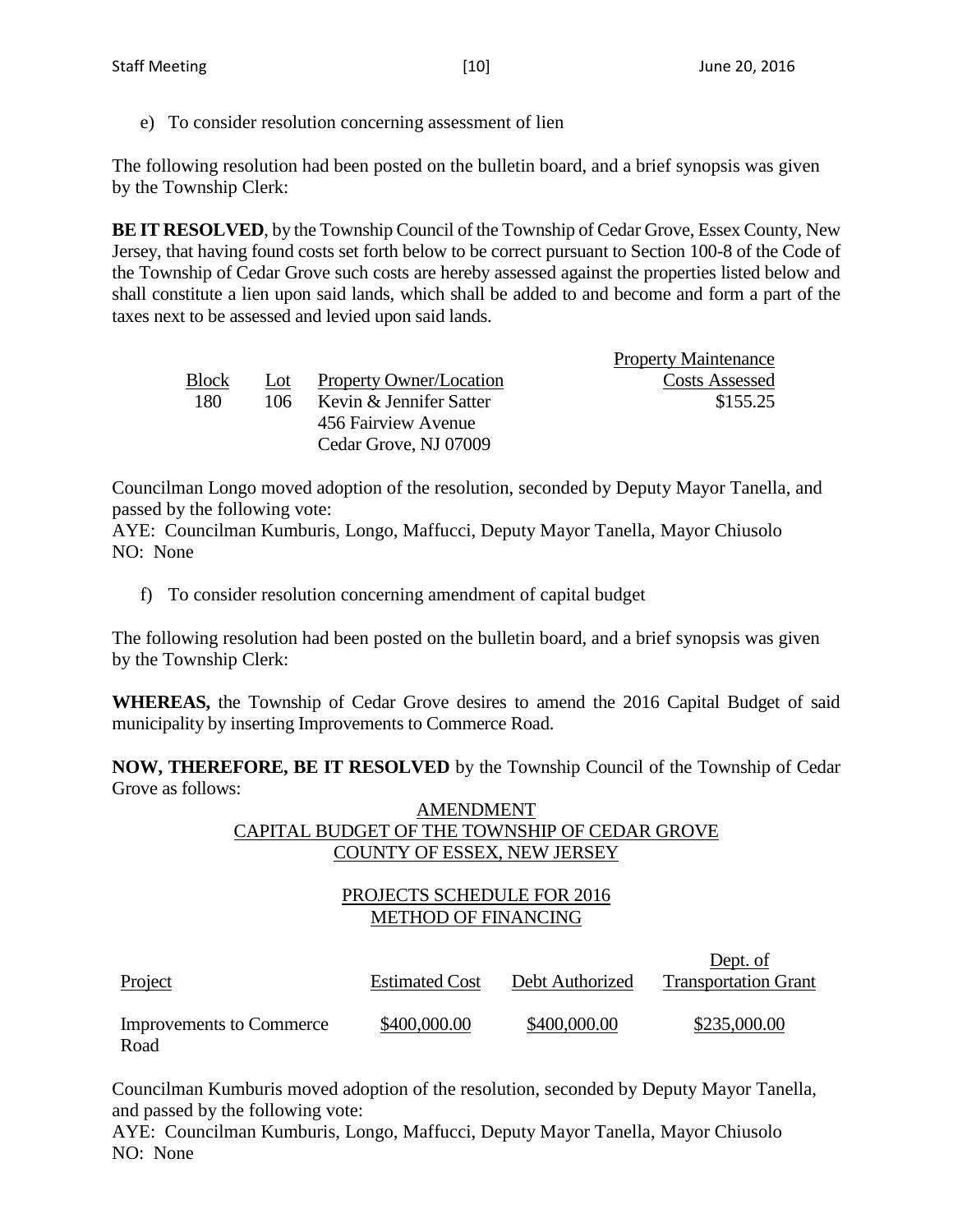# **9. APPROVAL OF BILLS**

The Bill Resolution was read by title and amount as follows:

BE IT RESOLVED by the Township Council of the Township of Cedar Grove, County of Essex, New Jersey, that the attached summary of bills having been duly audited and found correct be and they are thereby ordered paid and that warrants be drawn on the Treasurer in the aggregate amount of \$ 2,487,422.91.

Councilman Maffucci moved adoption of the resolution, seconded by Deputy Mayor Tanella, and passed by the following vote:

AYE: Councilman Kumburis, Longo, Maffucci, Deputy Mayor Tanella, Mayor Chiusolo NO: None

# **10. PUBLIC COMMENT**

Mayor Chiusolo opened this portion of the meeting to anyone wishing to be heard.

Charles Dovico; 111 Holly Lane – Mr. Dovico commented that the request concerning the north bound bus stop at the Pompton Ave./Commerce Rd. intersection was simply for relocation, not a bus shelter. The Manager explained that the relocation must be approved by NJ Transit and their approval could include installation of a bus shelter.

There being no one else present wishing to be heard, Mayor Chiusolo closed this portion of the meeting.

## AUTHORIZATION TO GO INTO EXECUTIVE SESSION

WHEREAS, Section 8 of the Open Public Meetings' Act (N.J.S.A.10:4-12 (b) (1-9) permits the exclusion of the public from a Meeting of the Mayor and Council in certain circumstances; and

WHEREAS, the Mayor and Council of the Township of Cedar Grove are of the opinion that such circumstances exist.

NOW, THEREFORE, BE IT RESOLVED by the Mayor and Council of the Township of Cedar Grove, County of Essex, State of New Jersey that:

- 1. The public shall be excluded from discussion of any action on the Executive Session of the Meeting of the Mayor and Council of June 20, 2016.
- 2. The general nature of the subject matters to be discussed is litigation regarding K. Hovnanian, litigation regarding City of Newark, and personnel matter regarding investigation of Councilman Kumburis and Mayor Chiusolo.
- 3. It is anticipated at this time that the above stated subject matter will be made public as soon thereafter as it is deemed in the public interest to do so.
- 4. This Resolution shall take effect immediately.